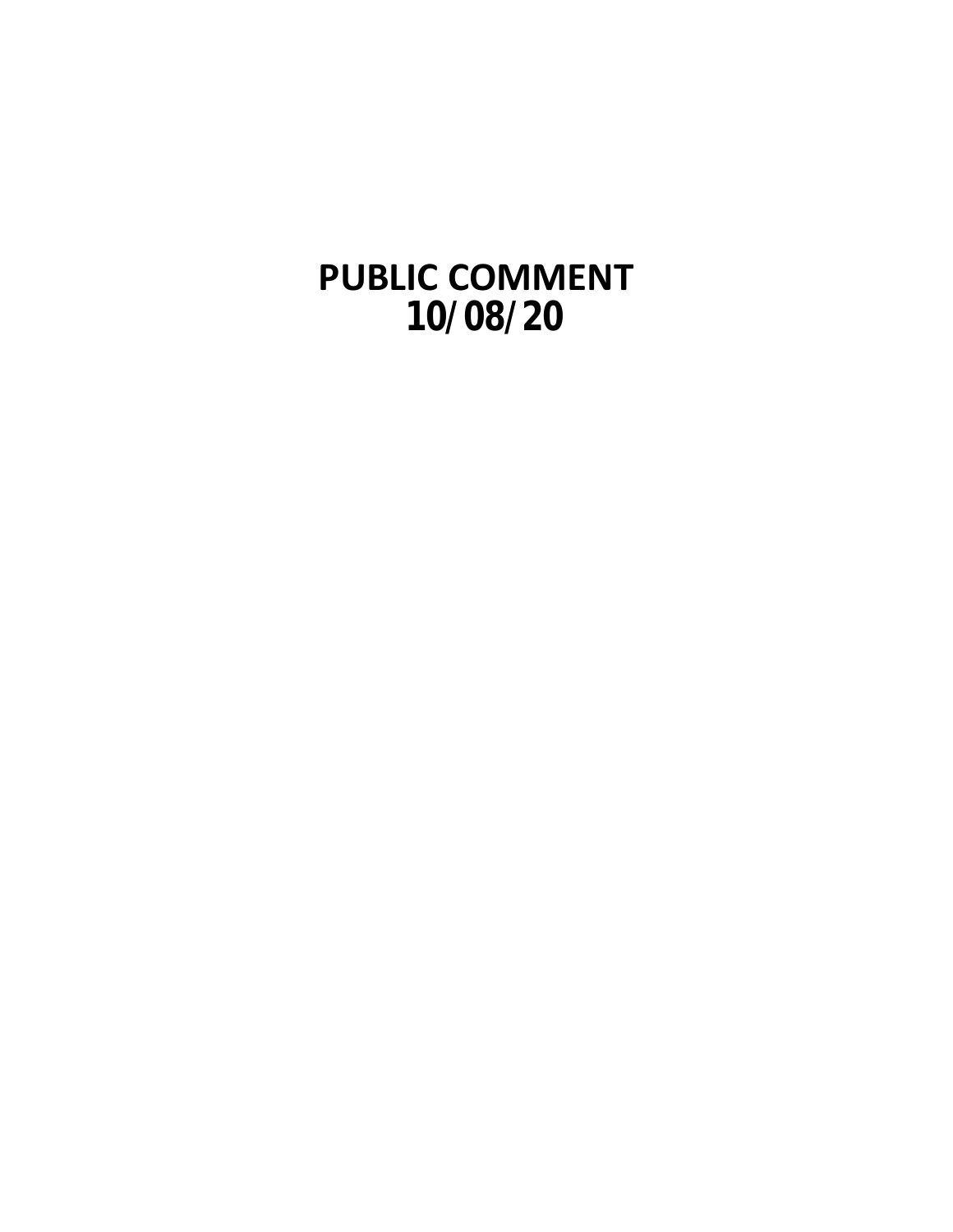## **Daniel Nakahara**

| From:    | Gerald Saltarelli <gerry@saltarelliadr.com></gerry@saltarelliadr.com> |
|----------|-----------------------------------------------------------------------|
| Sent:    | Tuesday, October 6, 2020 6:41 PM                                      |
| To:      | Daniel Nakahara                                                       |
| Subject: | Zion - Plan Commission Meeting                                        |

Dan, thank for the notice of Thursday's meeting. I have the following questions with regard to the submissions to the Plan Commission.

- 1. I have lived at 935 Heather for 40 years. My basement has never had water. Ciorba Group's Comment No. 1, May 15, 2020, page 14 of the PDF, addresses runoff from the adjacent residential properties to the east. What assurance do the neighbors have that the proposed berm and grading on the site will not cause water retention and possible flooding of our homes? What remedy will be there be if there is excessive water retention?
- 2. In that connection, the proposed grading in the swale on the east side of 935 Heather is only 1%. I am advised by a landscape architect I engaged that a 2% gradient is required in this non-mowed area to ensure positive flowage to the site's compensatory storage facility. Will this be addressed by the developer? I note that Tyler Dickinson states at page 21 that "we will hold them to appropriate grading." What does the Village consider appropriate?
- 3. Par. 9 of Plan Review Comments, Sept. 15, 2020, at page 12 of the Staff Memo PDF, notes that a "tree inventory is required" which must comply with the Village Tree Ordinance. I would appreciate confirmation that the inventory will include trees on neighbors' property within 10 feet of the property line. What steps will be taken to ensure that construction near the property lines does not damage those trees, including their roots?

Gerald G. Saltarelli **SaltarelliADR LLC** 321 North Clark Street, Suite 400 Chicago, IL 60654 **gerry@saltarelliadr.com** C: 312-375-0031 D: 847-945-8492 **saltarelliadr.com**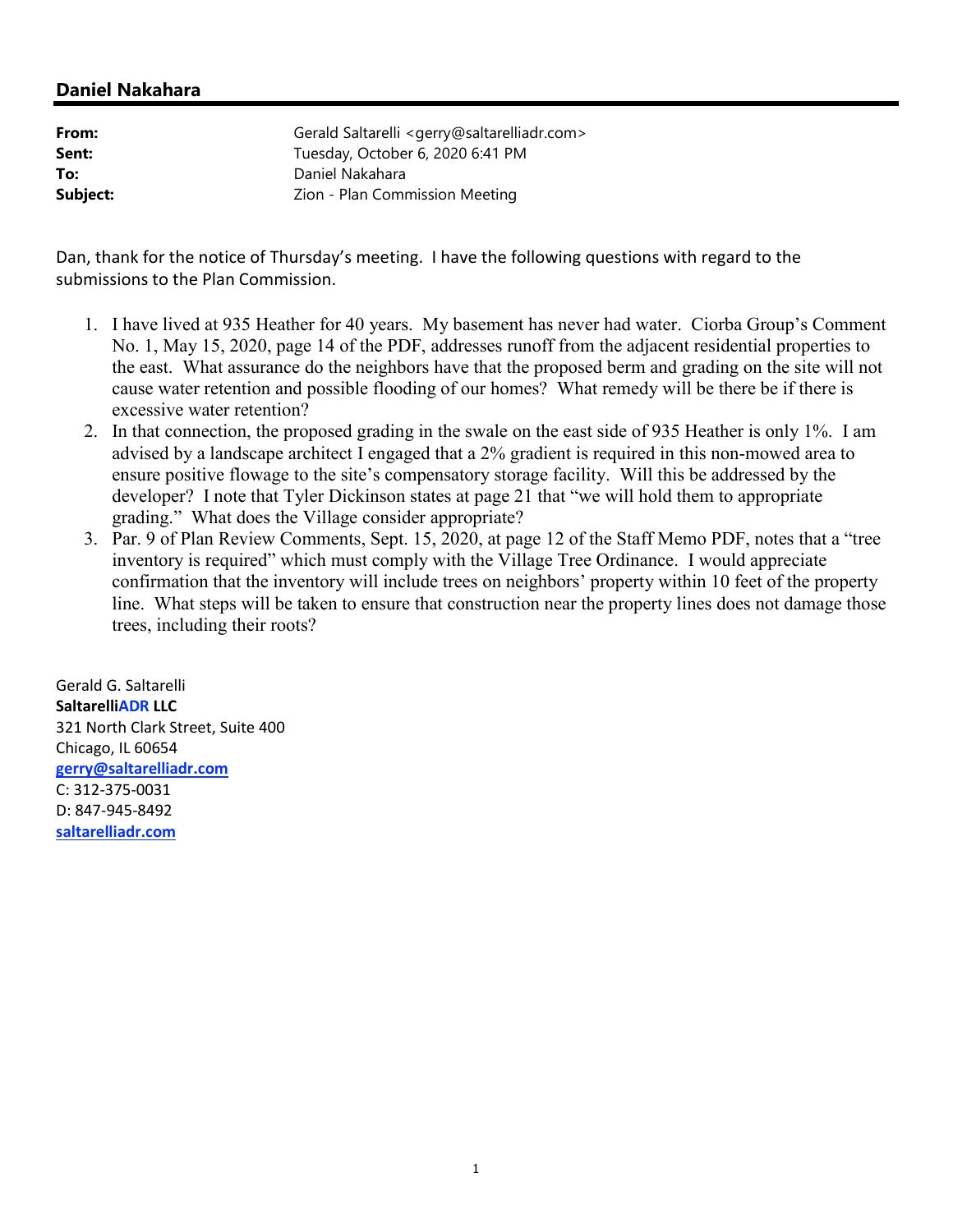## **Daniel Nakahara**

**From:** Andy Stein <andrewtoddstein@gmail.com> Sent: Tuesday, October 6, 2020 7:57 PM **To:** Daniel Nakahara **Cc:** Leigh Stein **Subject:** Zion Woods Proposal

## Dan-

Good evening, I hope all is well and you and your family are staying safe and healthy during these unique times.

We recently became aware that the Zion Woods proposal is to be before the Plan Commission for final approval this Thursday (10/8/20). As you are aware the neighbors adjacent to the proposed project have strongly opposed the project over the past 5 years as it is classic "spot" zoning, in allowing multi-family residences among the largest lot single family zoning in the Village of Deerfield. However, what is most disconcerting thru the process is that the elected officials have constantly shared with the neighbors that they want this to be an open process and one that the developer will seek input from the neighbors. It has been years since the developer or church has reached out to discuss any of the key issues with the neighbors that include berming, landscaping, light screening,

1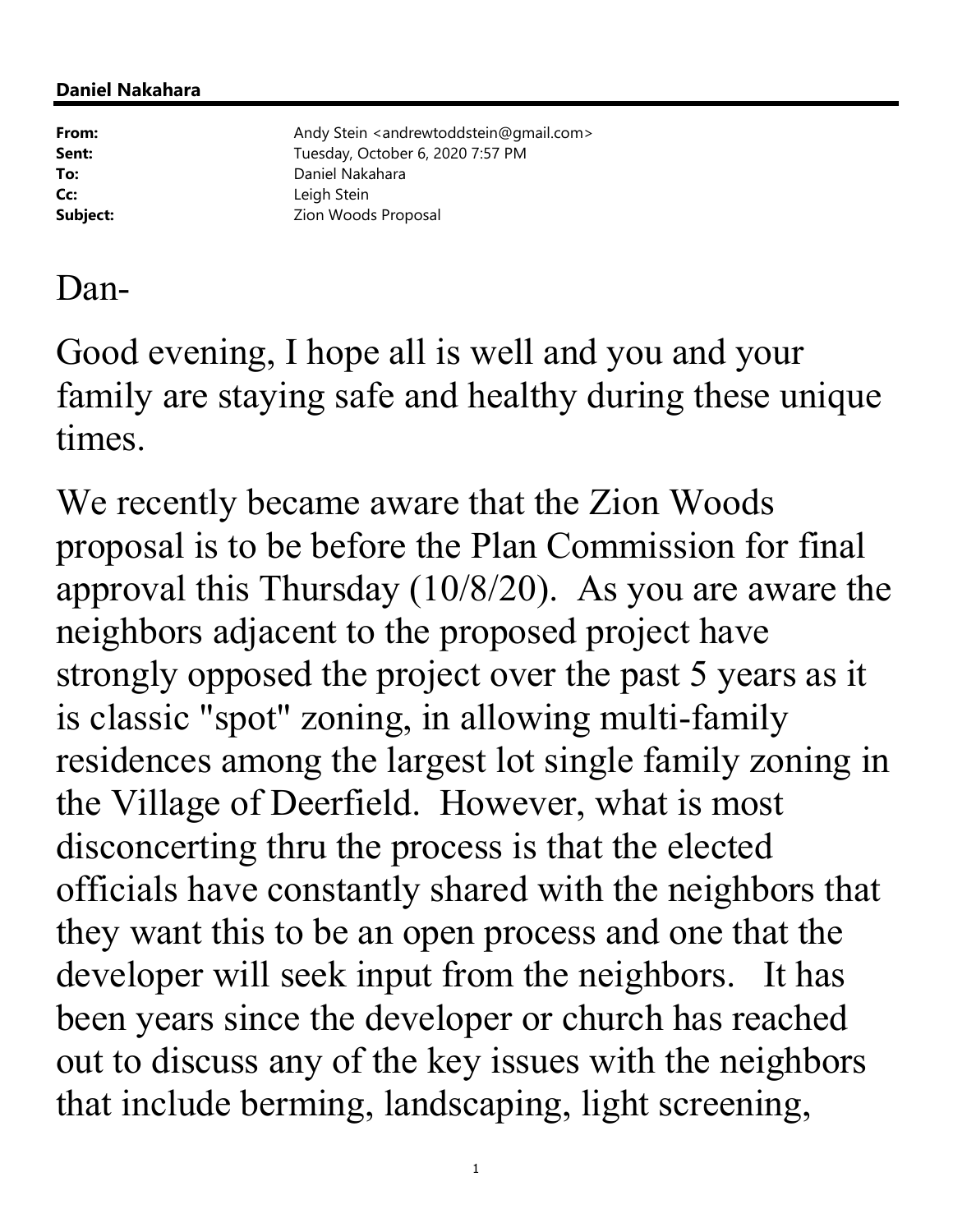etc. As this project has evolved over several years we have seen how other projects in the Village have worked with adjacent property owners to ensure balanced development. Why rush to get this project approved without allowing the neighbors to provide comment and make changes for improvement in the proposal?

Additionally, I also understood that in the last public meetings in 2018 that the developer was to enter into an agreement with the Village or record against title that the change of zoning would not allow for additional apartments to be built in excess of what was approved with this project. Can you please clarify when in the process this document will be produced as it will be critical for the neighbors to have the ability to review and comment.

We look forward to listening to the presentation this Thursday night and provide the Commission with our comments over zoom.

Thank you,

Andy and Leigh Stein 970 Heather Road